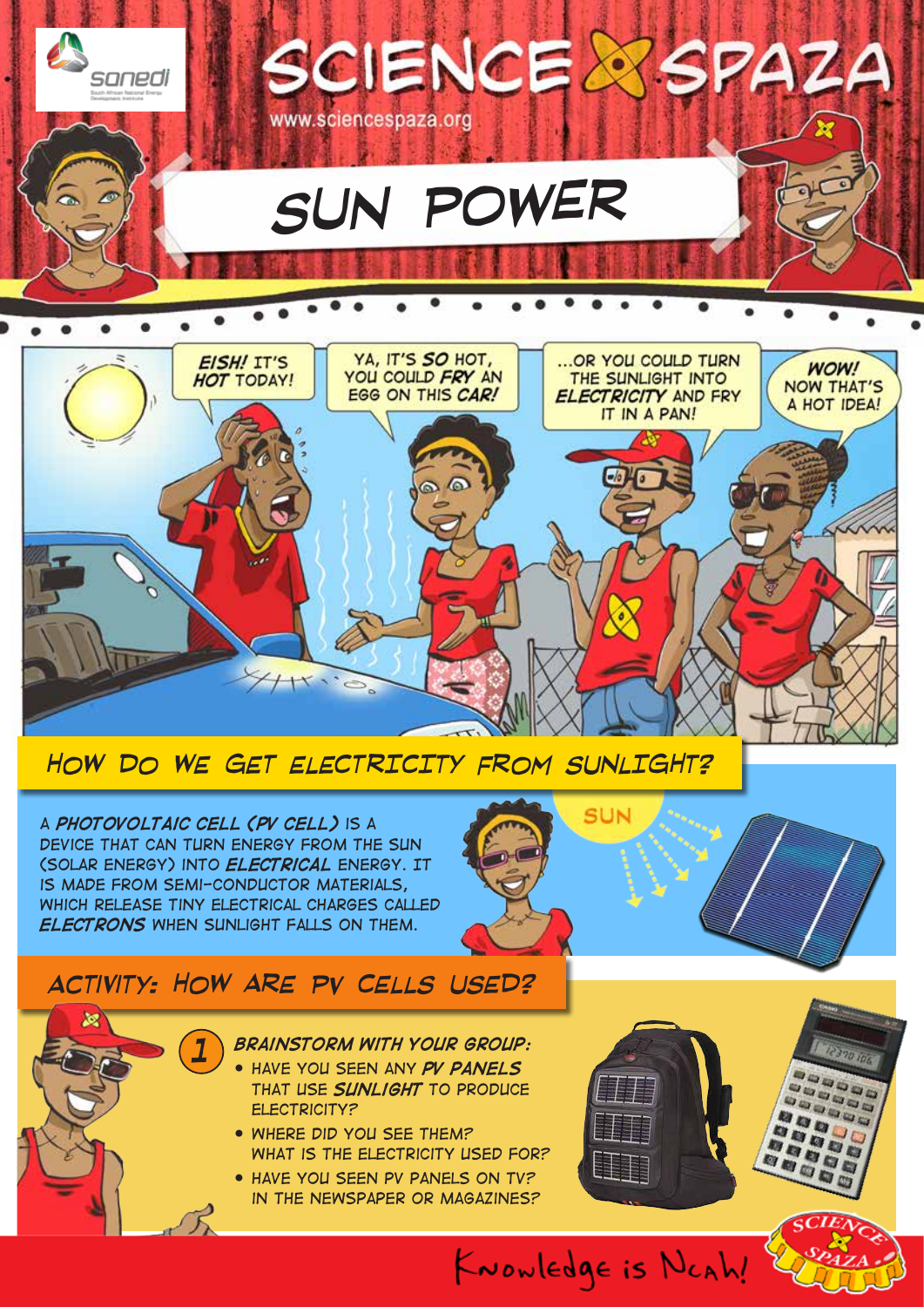*Many PV cells can be joined together to make a flat panel. If you have seen any PV panels in your area, take photos and share them with your club.*

*2*



*3*

*Have a discussion or debate about the use of PV cells to generate electricity. What are the advantages of using PV cells? What are the disadvantages?*



# *HOW DOES A PV CELL WORK?*

*A PV cell is like a sandwich made of two layers of silicon. The top layer is P-type silicon, and the bottom layer is N-type silicon.*



*When sunlight falls on the PV cell, electrons flow in one direction in the top layer, and in the opposite direction in the bottom layer. This causes electrical current to flow across the P-N junction (the surface between the two layers).*



*Each layer has a metal contact, so that it can be connected to a circuit.*

*The PV cell can make electricity flow, like a battery. When it is connected to a light bulb, electrical current will flow through the light bulb.*

*A PV cell cannot store electricity, but the electricity from a PV cell can be stored in a rechargeable battery and used later - at night, for example.* 





This work is licensed under the Creative Commons Attribution-NonCommercial-NoDerivatives 4.0 International License. To view a copy of this license, visit http://creativecommons.org/licenses/by-nc-nd/4.0/.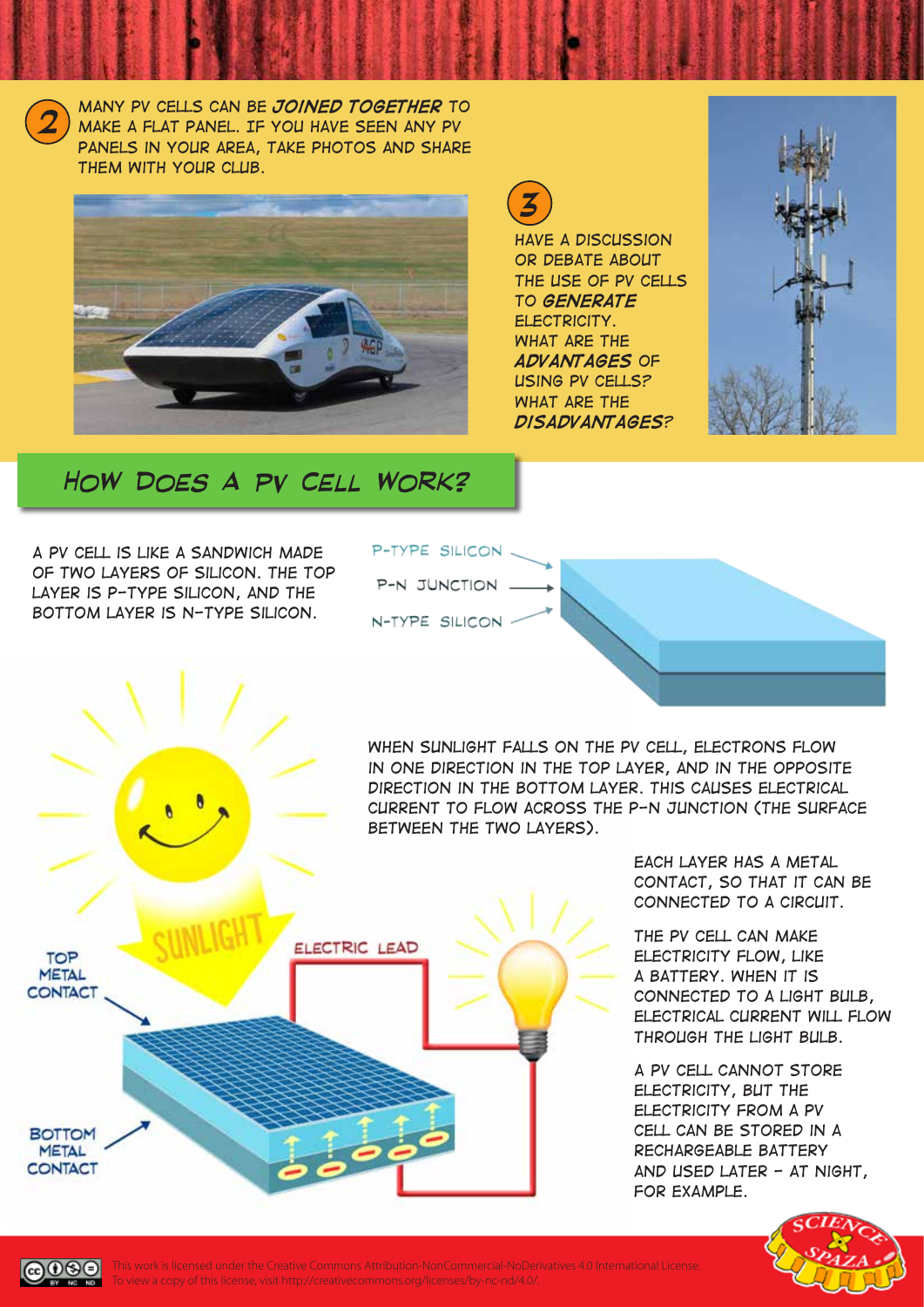### *PV SOLAR POWER IN SOUTH AFRICA*



*Our society is growing so fast that in 15 years' time we will need double the energy that we are using now. In South Africa we have a lot of sunlight - a renewable energy source that doesn't harm the environment or cause air pollution, as coal and oil do.*

*At the small scale, people can also buy PV panels and storage batteries and install them at home to generate their own sun power. In 2013 the first large-scale PV solar plant in South Africa, near Petrusville in the Northern Cape, started to feed electricity into the national power grid.*

*A PV solar plant*

### *puzzle your mind!!!*

*Find as many "energy words" as you can in the puzzle block, and draw a ring around each word. The words run in all directions, so look carefully!*

| $\cup$ | $\top$ |  |  |  |
|--------|--------|--|--|--|
| $\top$ | $\cap$ |  |  |  |

| R            |                |              |  |  | S E S S N E N C O L U |              |         |                | $\top$       |  |
|--------------|----------------|--------------|--|--|-----------------------|--------------|---------|----------------|--------------|--|
| L.           | E              | $\mathsf{L}$ |  |  | L U S O L A           | $R_{\perp}$  | $\circ$ | $\top$         | $\circ$      |  |
| $\mathsf{A}$ | M              |              |  |  | B W N O O I P         | H.           | N.      | $\overline{O}$ | R            |  |
|              | $C \mid$       | $\mathsf{A}$ |  |  | T L O V O T           | $O$ H        |         | $\mathsf{P}$   | A            |  |
| $\mathsf{L}$ |                |              |  |  | C W N I A I L R       |              | C S     | $\Omega$       | C            |  |
| R.           | $\overline{O}$ |              |  |  | E E G U F T I         | $O$ N        |         | $-E$           | J            |  |
| $\top$       | N              | N            |  |  | C H I C W U S         |              | L.      | U              | U            |  |
| C            | D              |              |  |  | E S T E D R L         | $\mathsf{L}$ | $S_{-}$ | O              | ل            |  |
| E.           | U              | R            |  |  | R L N C A I           | A            | L       | O              | -L           |  |
| L            | C              |              |  |  | G E A E U O L C       |              | B       | $\circ$        | -F           |  |
| E            | T              |              |  |  | Y S O R U T N N M     |              |         | A              | $\mathsf{P}$ |  |
| U            | $\overline{O}$ | - Li         |  |  | A C E R F I           | E.           | $\circ$ | -L             | $\mathbf{I}$ |  |
| Y.           |                |              |  |  | R E T T A B S L N S L |              |         |                |              |  |

| ENERGY WURDS   |              |
|----------------|--------------|
| <b>BATTERY</b> | <b>JUNCT</b> |
| <b>CELL</b>    | <b>POLLU</b> |

ENERGY WORDS

**CIRCUIT COAL ELECTRICAL ELECTRON ENERGY FOSSIL FUELS**

KNOWLEDge is NCAh!

**TION POLLE RENEWABLE SOLAR PHOTOVOLTAIC SANDWICH SEMICONDUCTOR SOURCE SUNLIGHT**